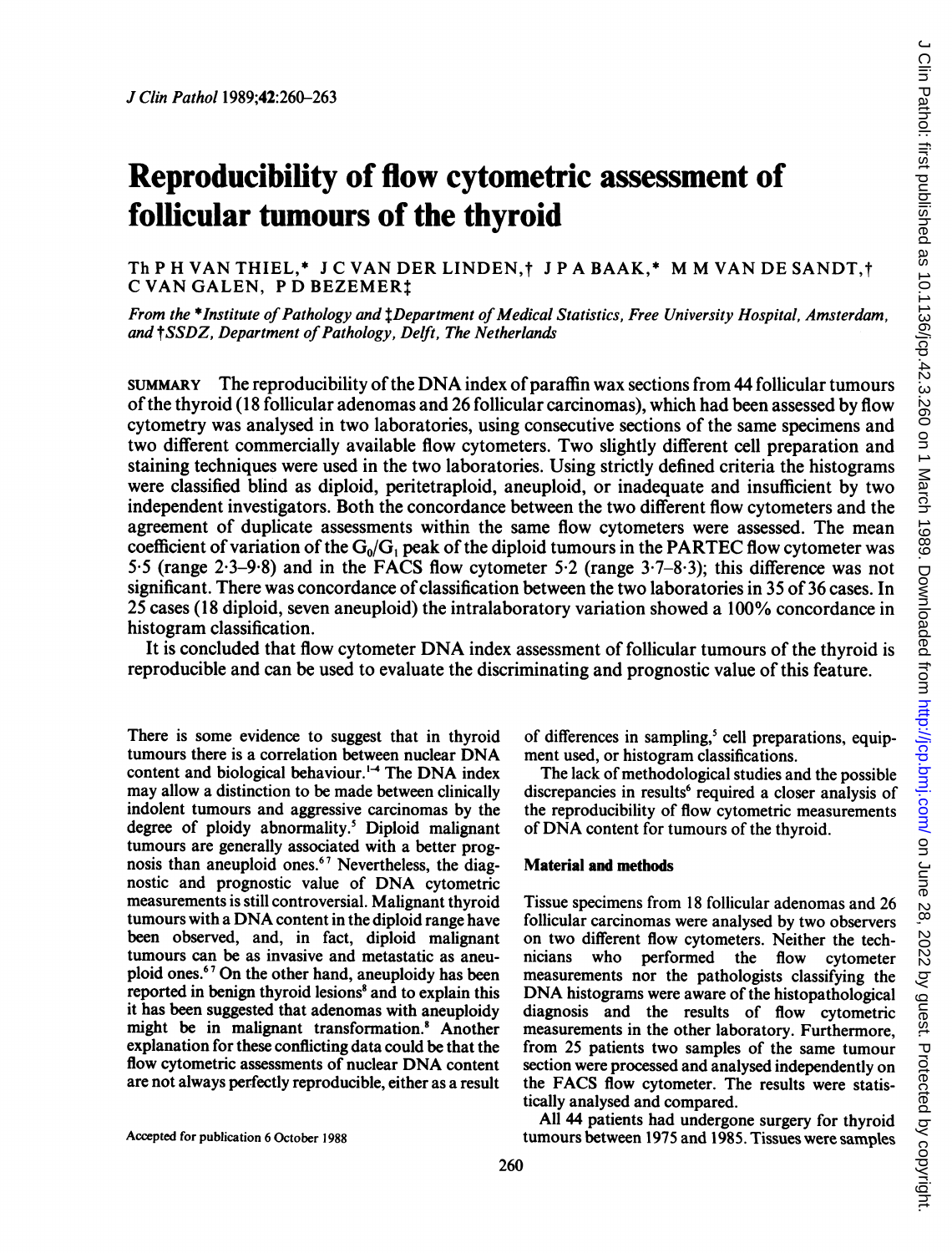and fixed in 4-5% buffered formalin because many quantitative microscopic features remain stable at that concentration.9"0 Histopathological diagnoses were made on sections from paraffin wax blocks that contained the worst differentiated areas of the tumour. The sections were stained with haematoxylin and eosin. Consecutive thick (50 or 30  $\mu$ m) and 5  $\mu$ m sections were cut. Flow cytometric analyses were done on the thick sections and the 5  $\mu$ m stained slides served to control the tumour cell content of the thick sections.

The flow cytometric samples were analysed in two laboratories using different (mercury lamp) flow cytometers (PAS-II flow cytometer, PARTEC Instruments, Arlesheim, Switzerland, and FACSanalyser, Becton Dickinson, Heidelberg, West Germany). In one laboratory RNAse treatment was used to ensure that the propidium iodide (50 mg/ml) staining was specific for DNA; the other laboratory used DAPI because of the colour specificity of the DNA staining.

In the first laboratory (Institute of Pathology, Free University, Amsterdam) the nuclei suspensions were made from 50  $\mu$ m sections according to a method described by Hedley et al.<sup>1</sup> The sections were centrifuged in 10 ml tubes and dewaxed in 6 ml xylene for 15 minutes at room temperature. Rehydration was performed in an ethanol sequence of 100%, 96%, 70% and 50% (10 minutes for each step). Inbetween centrifugation and decantation of the supernatant were done. The cells were then washed in <sup>5</sup> ml phosphate buffered saline (PBS), pH 7-4. Three ml of 0-05% protease (Sigma Chemical Company, Saint Louis, ISA; P-5255 10 U/mg, type 7) was added and the tubes were incubated for 30 minutes at 37°C, with intermittent vortex mixing. The reaction was stopped with 6 ml ice-cold PBS and washed again. Mechanical dispersion was performed with a capillary pipette; filtration of the sample occurred through a 50  $\mu$ m nylon gauze. Finally, 2 ml of 0-02% <sup>4</sup>', 6 diamidino-2 phenyl-indole dihydrochlorider (DAPI, Sigma, D-1388, 100 mg) was added to the nuclei (residue) and further dispersion into a single nuclei suspension was obtained with a spinal needle (Becton Dickinson, Heidelberg, West Germany; 20 G 3.5). All samples were analysed within three hours of DAPI staining on the PARTEC flow cytometer.

In the other laboratory (Department of Pathology, SSDZ, Delft) two 30  $\mu$ m sections were deparaffinised twice in xylene for two hours, rehydrated in a sequence of 100%, 95%, 70% and 50% of ethanol for 10 minutes each. The material was washed twice in PBS, resuspended in 1 ml  $0.5\%$  pepsin in  $0.9\%$  saline (pH 1-5 with 2N hydrochloric acid), incubated for one hour at 37°C with intermittent vigourous vortexing. The nuclein were then filtered through a nylon mesh (40  $\mu$ m), centrifuged for five minutes at 400  $\times$  g and

the pellet resuspended twice in PBS and centrifuged for five minutes at 400  $\times$  g. The cells were stained with propidium iodine (50  $\mu$ g/ml), and RNAse (0.25 mg/ ml) was added. After 10 minutes of incubation at 37°C  $100 \mu l$  0.9% saline was added and the samples vortexed. The material was measured within three hours on the FACS analyser.

Unaware of the initial histological diagnosis, two independent investigators (TT and JL) classified the histograms using the following criteria. According to Hedley et  $al^{11}$  and Tribukait<sup>12</sup> the assumption was made that the left (first) peak belonged to diploid cells  $(G_0/G_1)$ . These cells were either diploid tumour cells, normal thyroid cells, or fibroblasts. Therefore, a diploid tumour showed only one  $G_0/G_1$  peak in the expected range. Peritetraploid tumours had a  $G<sub>2</sub>/M$ peak more than 10% of the height of the  $G_0/G_1$  peak and showed a clear tail at the right of the  $G<sub>2</sub>/M$  peak. Aneuploid tumours, however, showed an additional peak. Tumours were classified as multiploid when there was more than one aneuploid peak.

The coefficient of variation (CV) was defined as the ratio of the half width ( $2 \times$  standard deviation) at 61% of the height of the  $G_0/G_1$  peak to the value of the  $G_0/$ G, peak on the abscissa. The CV of the G, peak in all the measured samples ranged from  $2.3$  to  $13.3\%$  (mean  $6-1$ ).

Statistical analyses included single data description and frequency distribution.'3 Agreement was assessed with the weighted  $\kappa$  statistic.

#### **Results**

The cv of the  $G_0/G_1$  peak of the diploid tumours was 5.5 (mean) with <sup>a</sup> range of 2-3-9-8 on the PARTEC and  $5.2$  (mean) with a range of  $3.7-8.3$  on the FACS flow cytometer. This difference was not significant. In the interlaboratory study of 44 follicular tumours of the thyroid, eight histograms of the same tumours were inadequate (CV of  $> 10$ ) or insufficient for evaluation in both laboratories. Of the remaining 36, an agreement in classification was present in 33 patients of which 25 were diploid, three were peritetraploid, and five were aneuploid (according to the classification of the first laboratory). Three cases were classified differently. Of these histograms, in two cases discrepancy was based at review on errors in interpretation of the histograms of the FACS analyser. One FACS histogram was erroneously classified as diploid but was in fact peritetraploid (fig 1), and one other "diploid" FACS histogram was in fact an aneuploid tumour (fig 2). One, classified as peritetrapoloid on the PARTEC (DNA =  $1.99$ ; CV = 8.9), was aneuploid on the FACS (DNA =  $1.75$ ; CV =  $4.6$ ) (fig 3).

The results of the 36 samples are summarised in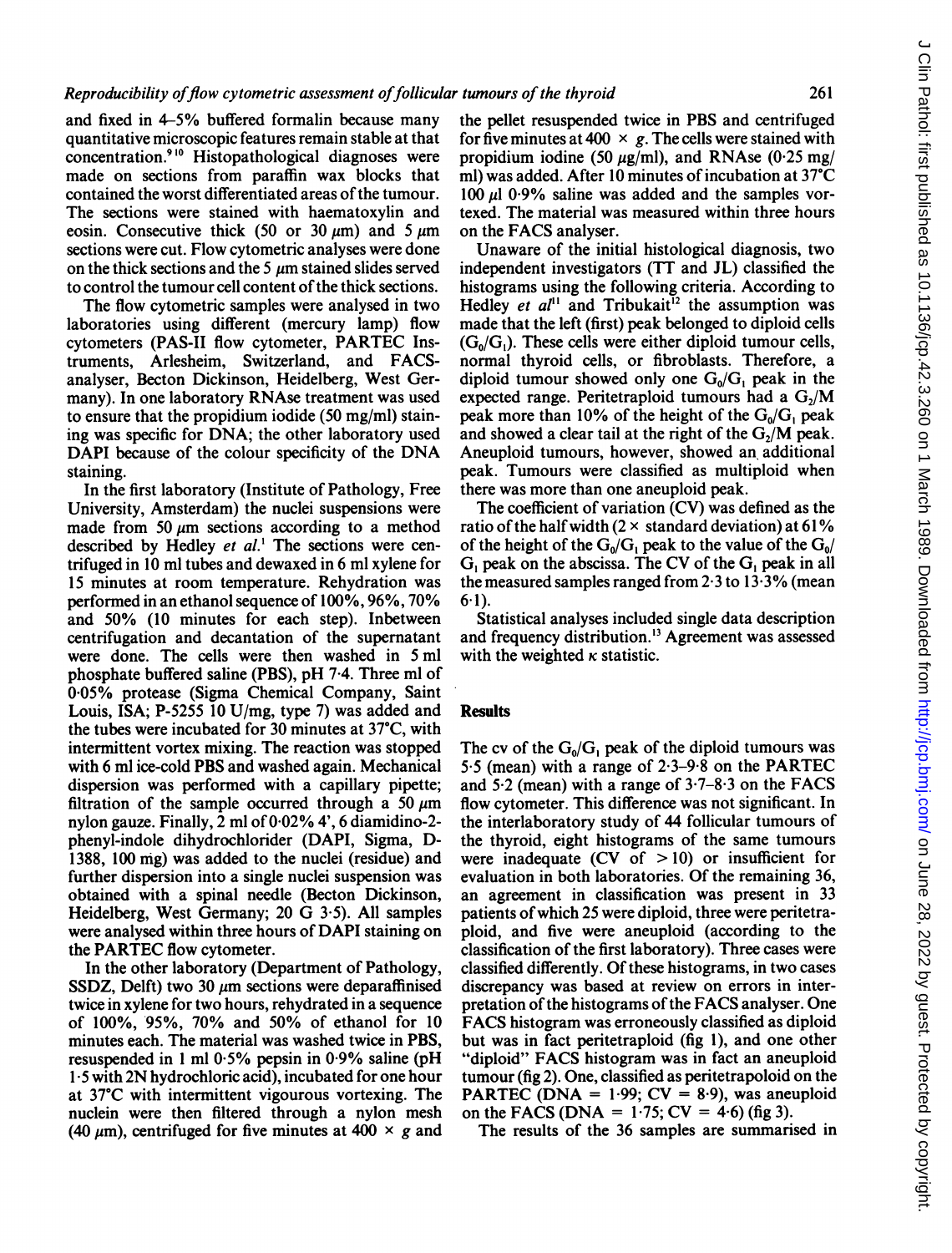

Fig <sup>1</sup> Peritetraploid histogram erroneously classified as diploid.



Fig 2 Aneuploid tumour misclassified as diploid.



Fig 3 True difference: aneuploid tumour on FACS  $(DNA = 1.75; CV = 4.6)$  and peritetraploid on PARTEC  $(DNA = 1.99; CV = 8.9).$ 

table 1 (overall agreement 33/36 = 91%, weighted  $\kappa$ 084). Thus both measurements of two different observers on two different instruments were perfectly reproducible. In the intralaboratory reproducibility study 18 of the 25 random samples were regarded as diploid and seven as aneuploid in both measurements. The results are shown in table 2 (classification concordance 100%).

## **Discussion**

Both inter- and intralaboratory results show a strong concordance (inter 91%, intra 100%). Differences included one peritetraploid and one aneuploid tumour on the PARTEC which were classified as diploid due

Table 1 Interlaboratory variation flow cytometry DNA index on 36 randomised samples of follicular tumours of thyroid using FACS and PARTEC flow cytometers

| <b>PARTEC</b>                      | <b>FACS</b> |                   |                  |         |  |  |
|------------------------------------|-------------|-------------------|------------------|---------|--|--|
|                                    | Diploid     | <b>Tetraploid</b> | <b>Aneuploid</b> | Total   |  |  |
| Diploid<br>Tetraploid<br>Aneuploid | 25          | 3                 |                  | 25<br>6 |  |  |
| Total                              | 27          | ٦                 | h                | 36      |  |  |

Weighted  $\kappa$  statistic 0.84 (range: 0.65-1.00).